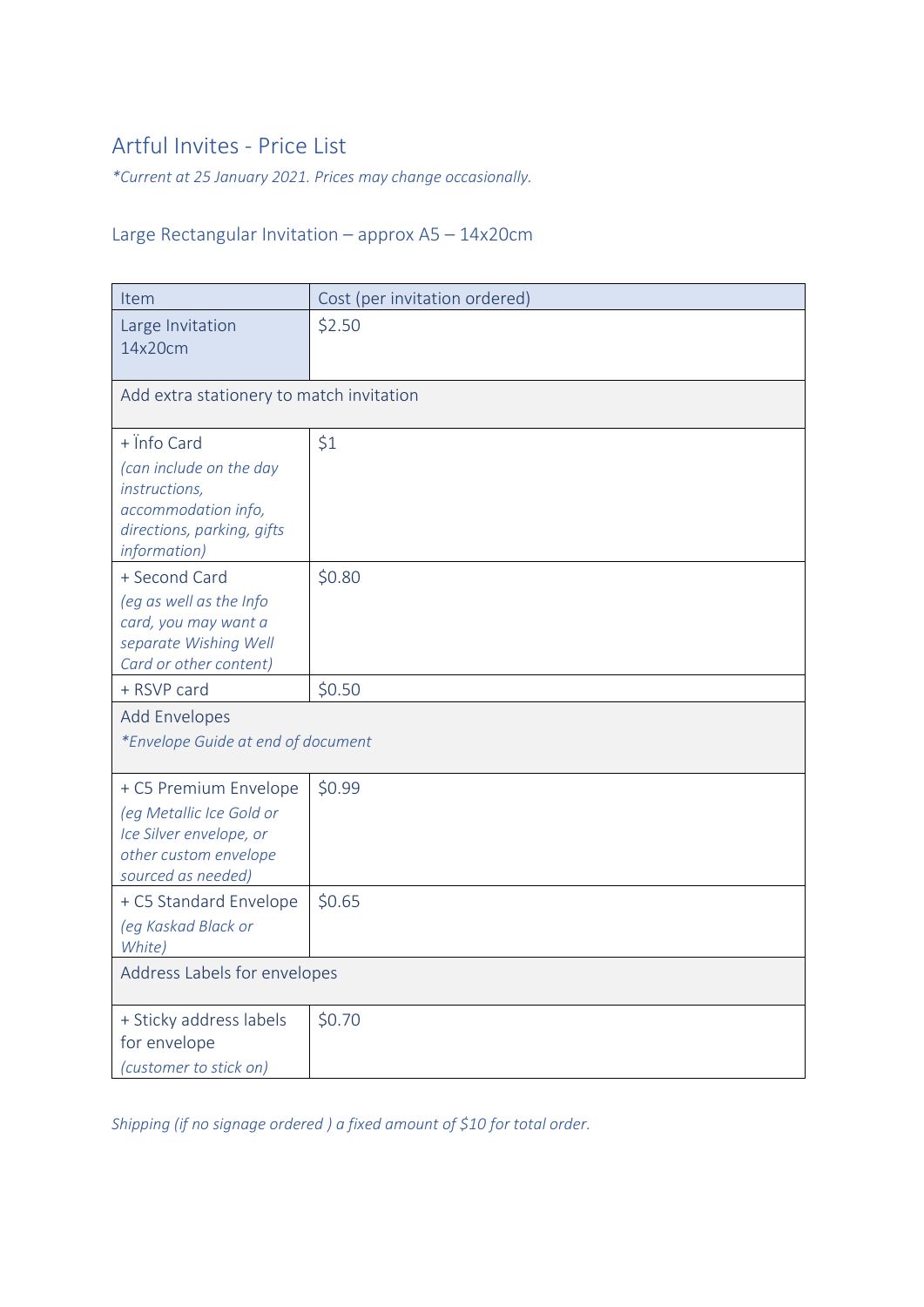## Small Square Invitation – 14x14cm

| Item                                                                                                                                            | Cost (per invitation ordered) |  |
|-------------------------------------------------------------------------------------------------------------------------------------------------|-------------------------------|--|
| Square Invitation<br>14x14cm                                                                                                                    | \$1.50                        |  |
| Add extra stationery to match invitation                                                                                                        |                               |  |
| + Info Card<br>(can include on the day<br>instructions,<br>accommodation info,<br>directions, parking, gifts<br>information)                    | \$1                           |  |
| + Second Card<br>(eg as well as the Info<br>card, you may want a<br>separate Wishing Well<br>Card or other content)                             | \$0.80                        |  |
| + RSVP card                                                                                                                                     | \$0.50                        |  |
| Add envelopes<br>*Envelope Guide at end of document                                                                                             |                               |  |
| + Premium Square<br>Envelope<br>(eg Metallic Ice Gold or<br>Ice Silver envelope, or<br>other custom envelope<br>sourced as needed -<br>15x15cm) | \$0.75                        |  |
| + Standard Square<br>Envelope<br>(eg Kaskad Black or White<br>$-15x15cm$                                                                        | \$0.50                        |  |
| Address Labels for envelopes                                                                                                                    |                               |  |
| + Sticky address labels<br>for envelope<br>(customer to stick on)                                                                               | \$0.70                        |  |

*Shipping (if no signage ordered ) a fixed amount of \$10 for total order.*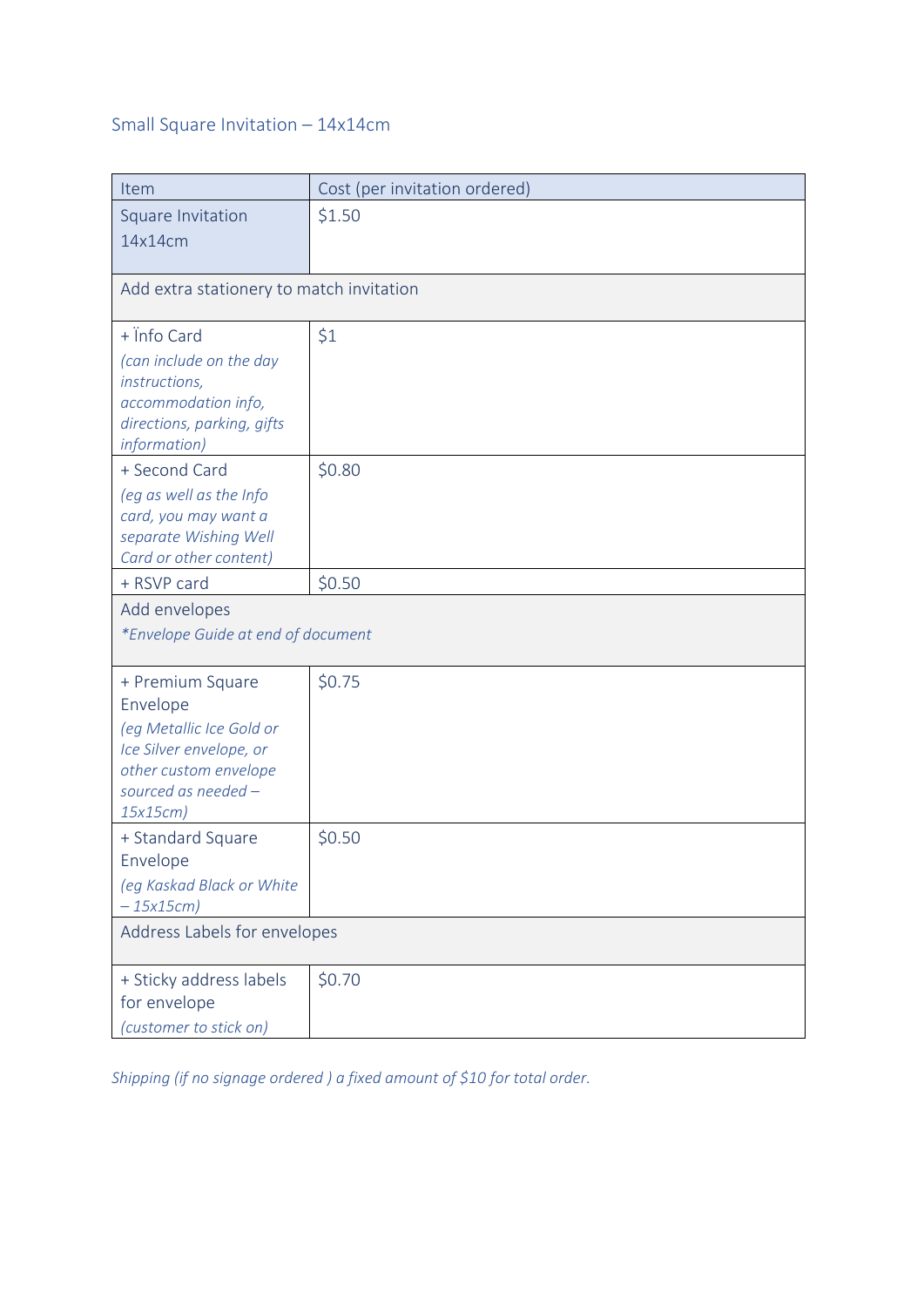#### Other items

| Item                                                                                                                                                   | Cost   | Quantity |
|--------------------------------------------------------------------------------------------------------------------------------------------------------|--------|----------|
| Welcome sign<br>(60 x 90cm on 3mm PVC.<br>Recommended for NSW only due<br>to shipping costs.)                                                          | \$90   |          |
| Seating Chart<br>(60 x 90cm on 3mm PVC.<br>Recommended for NSW only due<br>to shipping costs.)                                                         | \$90   |          |
| Place Cards                                                                                                                                            | \$0.80 |          |
| Menus<br>$(45 \text{ size in booklet form} - \text{front},$<br>inside left, inside right printed -<br>come scored and folded)                          | \$1.90 |          |
| Wedding Programs / Order of<br>Service Booklets<br>(A5 size in booklet form - front,<br>inside left, inside right printed -<br>come scored and folded) | \$1.90 |          |
| Artwork of your wedding<br>location<br>(Original black and white<br>watercolour artwork of your<br>wedding location for your<br><i>invitations</i> )   | \$200  |          |

*Shipping (if no signage ordered ) a fixed amount of \$10 for total order.*

*For signage shipping cost please contact with address for quote. Due to higher interstate shipping costs, signage for Welcome Signs and Seating Charts is only recommended for NSW.*